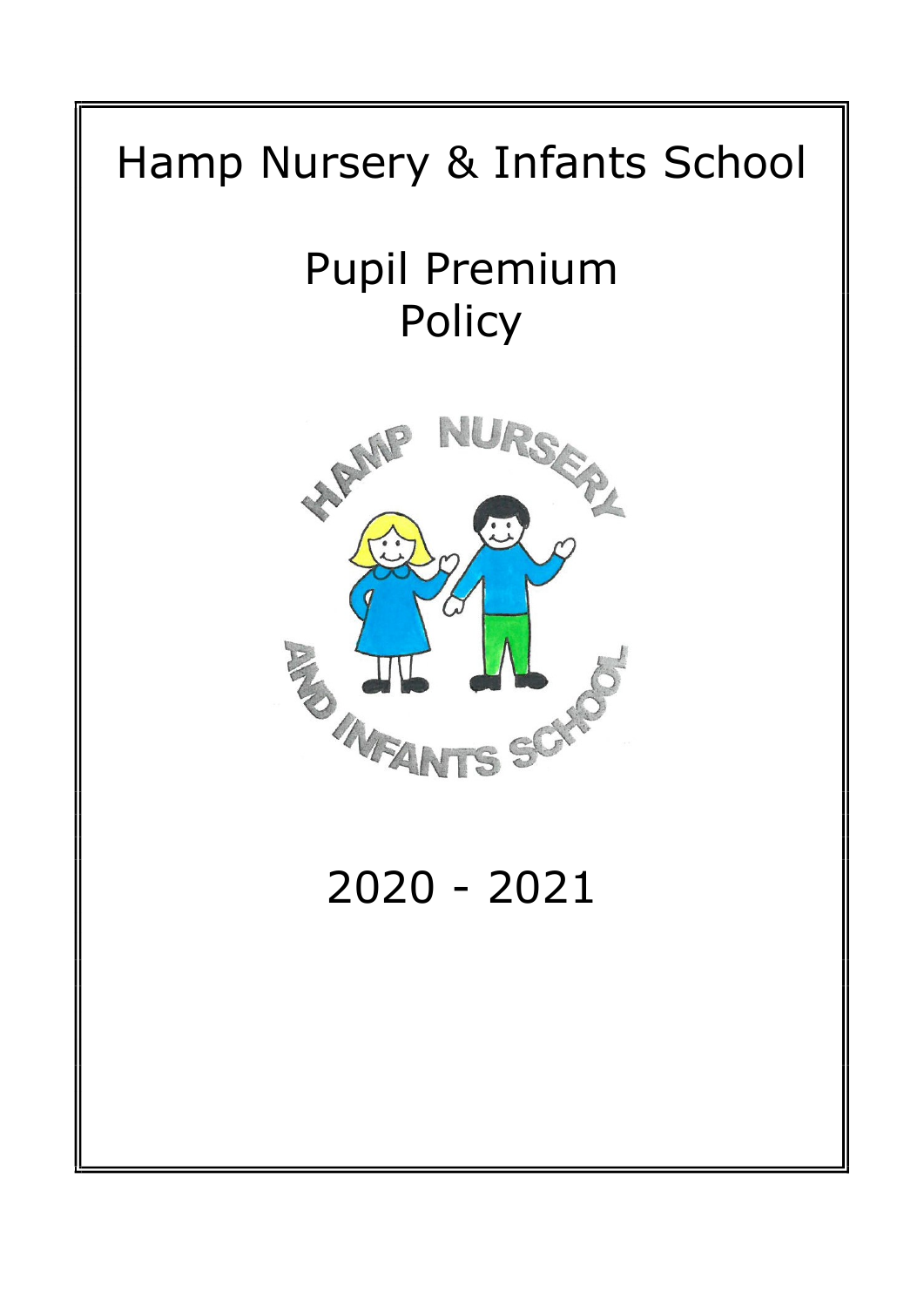## Hamp Nursery & Infant School

## Pupil Premium Policy

Hamp Nursery & Infants' School actively promotes equal opportunities for all learners whatever their age, gender, ethnicity, disability, attainment and background. We will pay particular attention to the provision for and achievement of all in our school policies and action plans.

### **Rationale**

The school vision is to provide a happy, safe and secure environment, in which all staff and governors are committed to meeting the needs of our socially disadvantaged pupils in respect of their pastoral, social and academic requirements so that all children to achieve their full potential.

The targeted and strategic use of pupil premium will support us in achieving our vision.

## **Principles**

- We ensure that teaching and learning opportunities meet the needs of all pupils
- We ensure that appropriate provision is made for pupils who belong to vulnerable groups, this includes ensuring that the needs of socially disadvantaged pupils are adequately assessed and addressed
- In making provision for socially disadvantaged pupils, we recognise that not all pupils who receive free school meals will be socially disadvantaged
- We also recognise that not all pupils who are socially disadvantaged are registered or qualify for free school meals. We reserve the right to allocate the Pupil Premium funding to support any pupil or groups of pupils the school has legitimately identified as being socially disadvantaged. At least 70% of any group will be made up of FSM children
- Pupil premium funding will be allocated following a needs analysis which will identify priority classes, groups or individuals

#### Provision

Our overarching priority in respect of the following provisions is to maintain support staffing levels to provide continued assistance and support to disadvantaged pupils

- Facilitating pupils' access to education
- Facilitating pupils' access to the curriculum
- Providing additional as well as maximising teaching and learning opportunities

With a particular focus on:

- Strategies for raising pupils attendance
- Speaking and Listening Continued development of Talk for Writing
- Additional Teaching Assistants working with differentiated groups in each class
- Continuation of the Reading Programme Specialist Teaching Assistants to maintain / improve reading levels
- HSLW (Home School Liaison Worker) to support families with behaviour and attendance issues
- PE and Music Specialist provision to support and extend children's learning
- Provision of extra-curricular activities

All our work through the pupil premium will be aimed at accelerating progress moving children to at least age related expectations.

Initially this will be in Communication, Speaking and Listening, Literacy and Numeracy.

Pupil premium resources may also be used to target able children on FSM to achieve levels exceeding agerelated expectations.